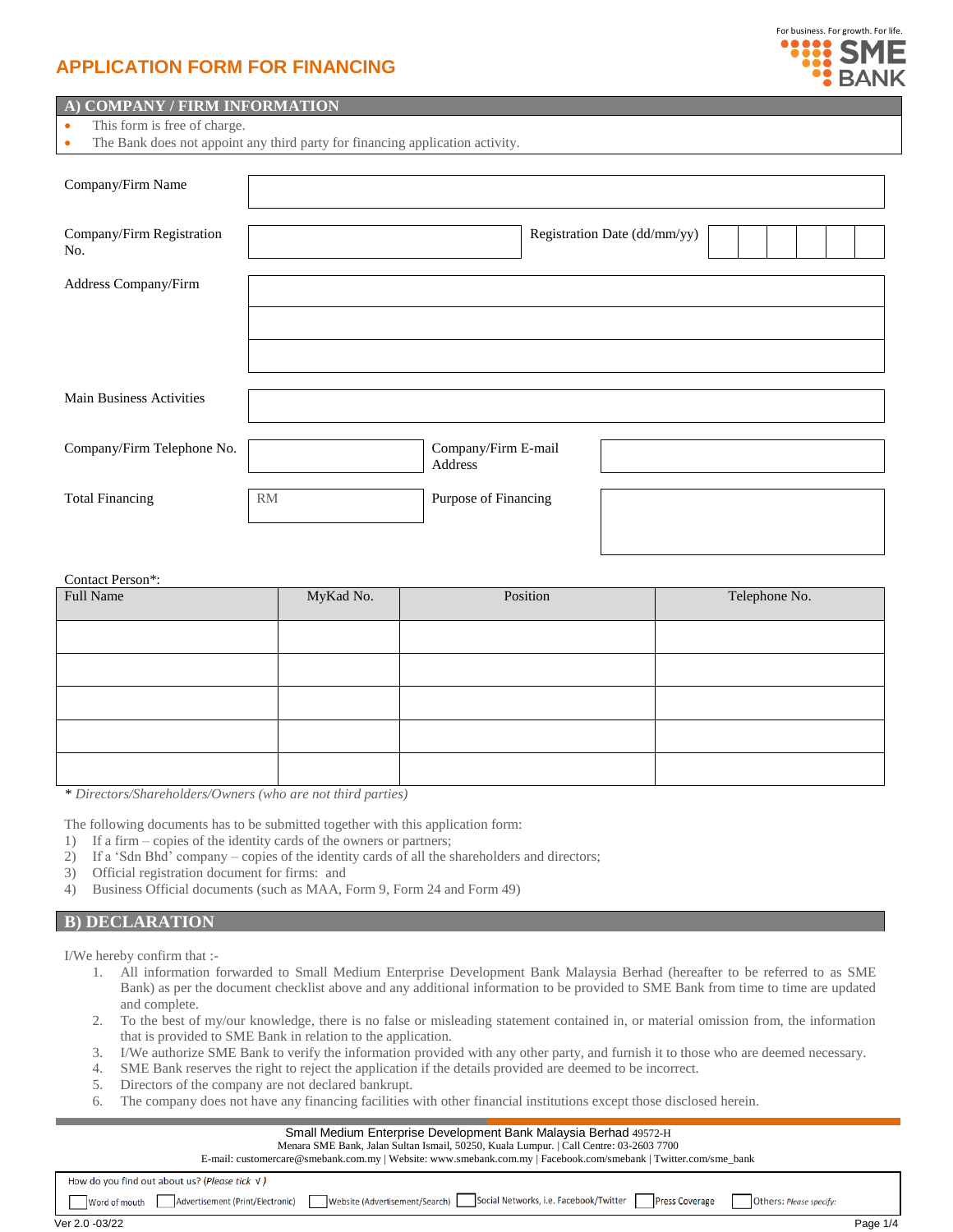# **APPLICATION FORM FOR FINANCING**



- 7. I/We authorize SME Bank to forward this application to other relevant party should this application is not within SME Bank's scope of financing.
- 8. I/We authorize SME Bank to verify and/or conduct any checks and/or obtain any information and/or confirmation at any time and from time to time now and/or in the future, with or from any credit/financing reference/reporting agencies, including but not limited to CCRIS, CTOS, CRR and/or any other agencies and/or from any financial institution(s) and to provide such aforesaid party(s) with the required information requested to enable SME Bank to ascertain my/our status and/or any other person, individual and/or entity related to and/or associated with me/us as may be required by SME Bank for the purpose of considering this application and thereafter if this application is approved for the purposes of the grant and/or continued maintenance of the facility; and/or recovery of financing owing under this facility; and/or any purpose related to or in connection with the facility applied for; and/or for any other purpose that is required or permitted by any law, regulations, guidelines and/or relevant regulatory authorities.
- 9. For financing which does not exceed RM250,000.00 and requires a guarantor, I/we agree to:
	- a. Disclose in writing to the guarantor of the financing facility obtained from any of the financial institution(s) and the assurances given by me/us to the other side. A copy of the letter will be given to SME Bank.
	- b. Authorize SME Bank to disclose information relating to the financing of correspondence between me/us and SME Bank to the guarantor for the duration of the financing.
- 10. I/We authorize SME Bank to disclose my/our information to the following parties:
	- a. The Government, fund provider, ministries or other authorities, agencies or bodies which have jurisdiction over SME Bank;
	- b. The auditor, lawyer or professional advisors appointed by SME Bank;
	- c. The collateral provider under the financing facility;
	- d. SME Bank's group of companies;
	- e. In accordance with any subpoena or other legal provisions or in connection with any legal action, suit or proceeding related to financing facilities;
	- f. According to any law; and
	- g. As required by Bank Negara Malaysia.
- 11. I/We authorize SME Bank to disclose my/our information with the Bank's strategic partner for the purpose of automatic onboarding as registered user and financing disbursement through "ODELA" platform
- 12. Disclosure to SME Bank group of companies to simplify the operations, business, cross-selling and other purposes of SME Bank and/or it subsidiaries provided that the disclosure for cross selling purposes will not be carried out if I/we disagree by informing SME Bank via the phone or mail (which can be changed by SME Bank from time to time by notifying me/us) Level 8 Menara SME Bank, Jalan Sultan Ismail, PO Box 12352, 50774 Kuala Lumpur, Tel: 03-2603 7700
- 13. I/We have read the "Personal Data Protection" ('Notice') before completing this form. By submitting personal data, I/we, and by signing this form, I/we hereby authorize and agree to the terms of the Notice is available on SME Bank's website at www.smebank.com.my and Enterprise Centers
- 14. 'Opt-Out' Clause

If you/your company does not want to receive any marketing materials about the products and / or special offers on SME Bank. Please mark  $\triangledown$  here.

If you/your company does not want to be automatically enrolled in the ODELA platform. Please mark  $\blacksquare$  here.

15. I/we also declare that I/we am/are free from any act of bankruptcy, not involved in any unlawful activities under the Anti-Money Laundering, Anti-Terrorism Financing and Proceeds of Unlawful Activities Act 2001 (AMLATFPUAA 2001) and/or any legal action. I/we declare that my/our business does not fall under the illegal financial scheme activities. I/we undertake that all information provided to SME Bank is true, complete and was done in a transparent manner. I/we hereby agree to accept any decision made by SME Bank with regard to my/our financing application.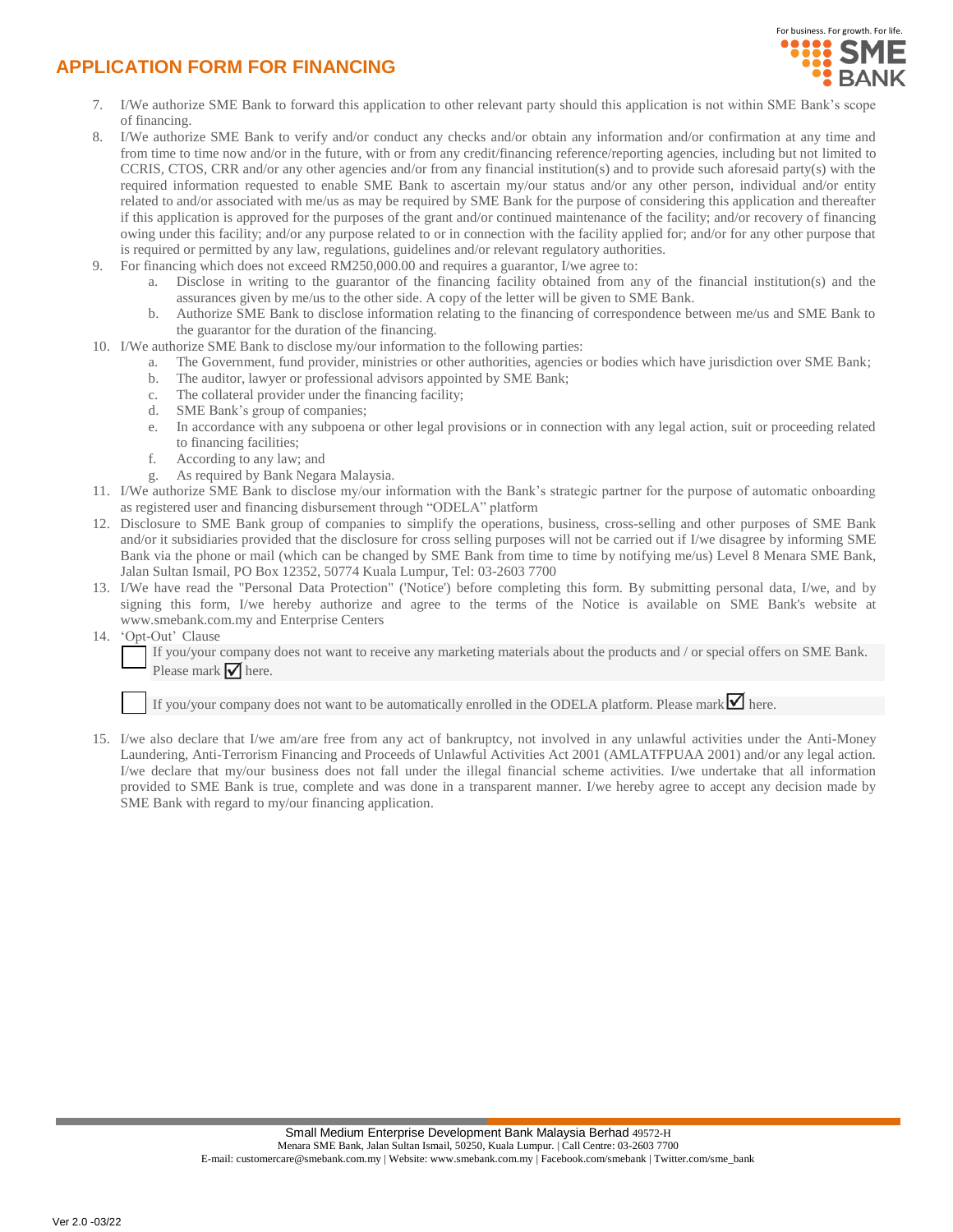# **CUSTOMER DECLARATION**

In accordance to Bank Negara Malaysia (BNM) Policy Document on Financing Facilities with Connected Parties (dated 13 July 2016), SME Bank (the Bank) needs to identify any customer who is deemed connected with the Bank. Therefore, please declare if you are regarded as a Connected Party with SME Bank (please refer to the Glossary for full definition of Connected Parties). However, please do take note that pursuant to Section 28(3A) of the Development Financial Institution Act 2002 (DFIA 2002), the Bank shall not grant any financing Fage 2/4 any corporation in the shares of which any of the Bank's members, directors or officers (including their close relatives\*\*) has any interest which, in aggregate, is in excess of 50%.

| <b>Customer is connected with SME Bank</b> | r es |  |
|--------------------------------------------|------|--|
|                                            |      |  |
|                                            |      |  |

| <b>Relationship with</b><br><b>Name of Connected Party</b><br>Name of SME<br><b>E-mail address in SME</b><br>Capacity*<br>$IVC$ No<br><b>SME Bank's</b><br><b>Bank's Personnel</b><br>in Your Company<br><b>Bank</b><br><b>Personnel</b><br>Please state if your company is one of the following:<br><b>Connection of Your Company with SME Bank</b><br>Yes / No<br>1. Your company controls#, or is controlled by Connected Parties (including their close relatives in the case of<br>individuals).<br>2. Your company influences##, or is influenced by Connected Parties (including their close relatives in the case<br>of individuals).<br>3. Connected Parties (including their close relatives) is a director, partner, executive officer, agent or guarantor<br>of your company, your subsidiaries and/or entities controlled by your company.<br>4. Your company is a subsidiary of, or an entity that is controlled by, SME Bank and its Connected Parties<br>(including their close relatives).<br>5. Your company is guaranteed by SME Bank's Connected Parties (including their close relatives). |  | <b>Details of Connected Parties (please refer to Definition of Connected Parties)</b> |  |  |  |  |  |  |
|-----------------------------------------------------------------------------------------------------------------------------------------------------------------------------------------------------------------------------------------------------------------------------------------------------------------------------------------------------------------------------------------------------------------------------------------------------------------------------------------------------------------------------------------------------------------------------------------------------------------------------------------------------------------------------------------------------------------------------------------------------------------------------------------------------------------------------------------------------------------------------------------------------------------------------------------------------------------------------------------------------------------------------------------------------------------------------------------------------------------|--|---------------------------------------------------------------------------------------|--|--|--|--|--|--|
|                                                                                                                                                                                                                                                                                                                                                                                                                                                                                                                                                                                                                                                                                                                                                                                                                                                                                                                                                                                                                                                                                                                 |  |                                                                                       |  |  |  |  |  |  |
|                                                                                                                                                                                                                                                                                                                                                                                                                                                                                                                                                                                                                                                                                                                                                                                                                                                                                                                                                                                                                                                                                                                 |  |                                                                                       |  |  |  |  |  |  |
|                                                                                                                                                                                                                                                                                                                                                                                                                                                                                                                                                                                                                                                                                                                                                                                                                                                                                                                                                                                                                                                                                                                 |  |                                                                                       |  |  |  |  |  |  |
|                                                                                                                                                                                                                                                                                                                                                                                                                                                                                                                                                                                                                                                                                                                                                                                                                                                                                                                                                                                                                                                                                                                 |  |                                                                                       |  |  |  |  |  |  |
|                                                                                                                                                                                                                                                                                                                                                                                                                                                                                                                                                                                                                                                                                                                                                                                                                                                                                                                                                                                                                                                                                                                 |  |                                                                                       |  |  |  |  |  |  |
|                                                                                                                                                                                                                                                                                                                                                                                                                                                                                                                                                                                                                                                                                                                                                                                                                                                                                                                                                                                                                                                                                                                 |  |                                                                                       |  |  |  |  |  |  |
|                                                                                                                                                                                                                                                                                                                                                                                                                                                                                                                                                                                                                                                                                                                                                                                                                                                                                                                                                                                                                                                                                                                 |  |                                                                                       |  |  |  |  |  |  |
|                                                                                                                                                                                                                                                                                                                                                                                                                                                                                                                                                                                                                                                                                                                                                                                                                                                                                                                                                                                                                                                                                                                 |  |                                                                                       |  |  |  |  |  |  |
|                                                                                                                                                                                                                                                                                                                                                                                                                                                                                                                                                                                                                                                                                                                                                                                                                                                                                                                                                                                                                                                                                                                 |  |                                                                                       |  |  |  |  |  |  |
|                                                                                                                                                                                                                                                                                                                                                                                                                                                                                                                                                                                                                                                                                                                                                                                                                                                                                                                                                                                                                                                                                                                 |  |                                                                                       |  |  |  |  |  |  |
|                                                                                                                                                                                                                                                                                                                                                                                                                                                                                                                                                                                                                                                                                                                                                                                                                                                                                                                                                                                                                                                                                                                 |  |                                                                                       |  |  |  |  |  |  |
|                                                                                                                                                                                                                                                                                                                                                                                                                                                                                                                                                                                                                                                                                                                                                                                                                                                                                                                                                                                                                                                                                                                 |  |                                                                                       |  |  |  |  |  |  |
|                                                                                                                                                                                                                                                                                                                                                                                                                                                                                                                                                                                                                                                                                                                                                                                                                                                                                                                                                                                                                                                                                                                 |  |                                                                                       |  |  |  |  |  |  |
| the property of the contract of the contract of the contract of the contract of the contract of the contract of the contract of the contract of the contract of the contract of the contract of the contract of the contract o<br>$\mathbf{A} = \mathbf{A} + \mathbf{A} + \mathbf{A} + \mathbf{A} + \mathbf{A} + \mathbf{A} + \mathbf{A} + \mathbf{A} + \mathbf{A} + \mathbf{A} + \mathbf{A} + \mathbf{A} + \mathbf{A} + \mathbf{A} + \mathbf{A} + \mathbf{A} + \mathbf{A} + \mathbf{A} + \mathbf{A} + \mathbf{A} + \mathbf{A} + \mathbf{A} + \mathbf{A} + \mathbf{A} + \mathbf{A} + \mathbf{A} + \mathbf{A} + \mathbf{A} + \mathbf{A} + \mathbf{A} + \mathbf$                                                                                                                                                                                                                                                                                                                                                                                                                                                  |  |                                                                                       |  |  |  |  |  |  |

**Note:** Should you need to declare more than the spaces provided in the table above, please attach the detailed declaration in a separate sheet.

### **Definition of Connected Parties**

### **Customers that are connected\* to below person and its close relatives\*\*:**

- 1. SME Bank's Board of Director's members;
- 2. SME Bank's Controlling Shareholder#;
- 3. SME Bank's Influential Shareholders##;
- 4. SME Bank's Executive Officer (Senior Management); and/or
- 5. SME Bank's officer who is responsible for or has the authority to appraise and/or approve financing facilities or review the status of existing financing facilities, either as a member of a committee or individually.

#### **\* Connected means the above person has the capacity in the customer company, by way of one or more of the following:**

- 1. Director;
- 2. Controlling Shareholder#;
- 3. Influential Shareholders##;
- 4. Executive Officer (Senior Management);
- 5. Officer; and/or
- 6. Guarantor.